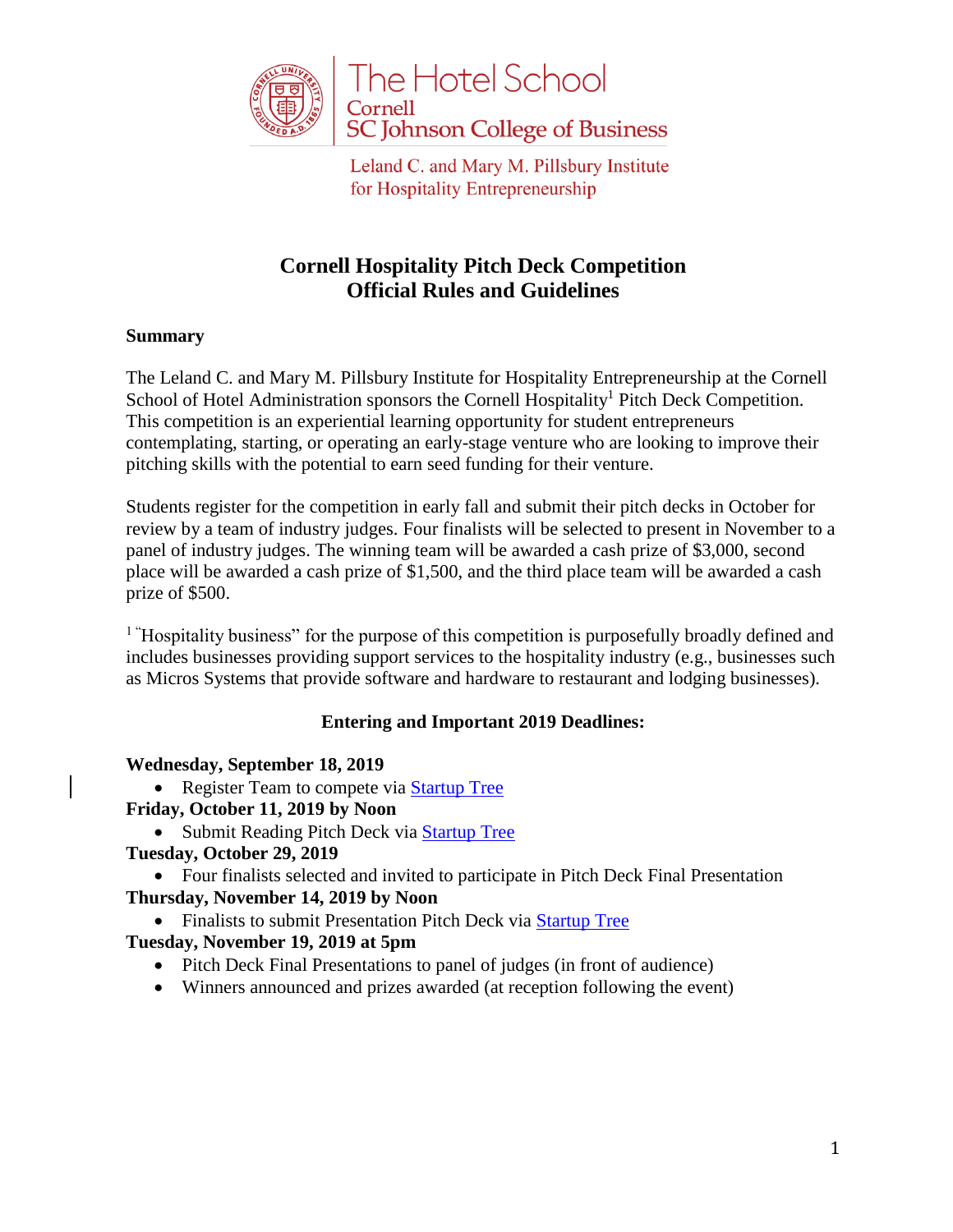

## **Team Eligibility Criteria**

- 1. Teams consisting of no more than two full-time Cornell University undergraduate and/or graduate students are eligible but at least one the member of each team must be a SHA student.
- 2. Students must be in good academic standing (i.e., GPA not less than 2.0).
- 3. Students may be members of only one team.
- 4. For finalists to be eligible to win, all team members must be present for the final presentations.
- 5. Teams are encouraged to seek advice and counsel from successful entrepreneurs, professionals, and experts, but teams must present only their own work product. The Cornell University Honor Code applies to all aspects of the Competition

## **Requirements for the Business Idea**

- 1. The objective of the Pitch Deck Competition is to provide an experiential learning opportunity to student entrepreneurs looking to practice pitching a hospitality business idea. As such, most ideas entered in the Competition will be ideas for new independent ventures in the seed, start-up, or early growth stages. Generally excluded are the following: buy-outs, expansions of existing companies, real estate syndications, tax shelters, franchises, licensing agreements for distribution in a different geographical area, and spin-outs from existing corporations. Licensing technologies from universities or research labs is allowed, assuming they have not been commercialized previously.
- 2. Ideas should be drawn from the hospitality sector. For the purpose of this Competition, "hospitality" is purposefully broadly defined and includes businesses providing support services to the hospitality industry (e.g., businesses such as Micros Systems that provide software and hardware to restaurant and lodging businesses).
- 3. The hospitality business ideas pitched may be for both for-profit and non-profit ventures.

#### **Other Requirements**

- 1. All author(s) of the pitch decks must agree that the work they are submitting is their original work. The author(s) will retain all rights to the pitch decks regarding its use at all times prior to and following the Competition.
- 2. By participating in the Competition, author(s) give the Competition organizers the right to post the pitch decks on a password protected website in order for reviewers/judges to access the items, post comments, and assign numerical scores to the submitted items based on an established rubric.
- 3. Finalists are required to sign a waiver allowing the Pillsbury Institute the express right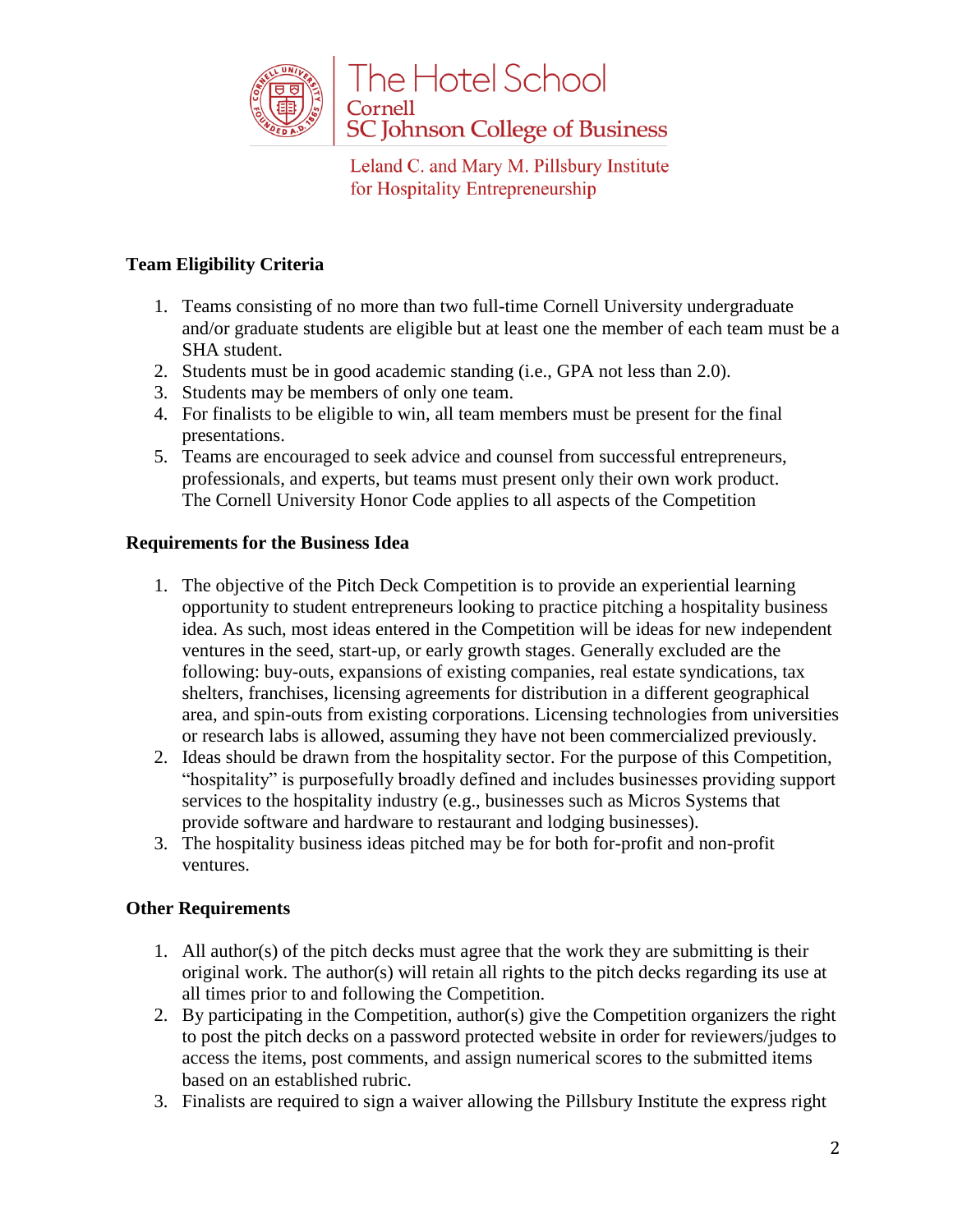

to photography and videotape their Pitch Deck Presentation, and all finalist author(s) will be asked to sign a photo/video release form allowing Cornell University to use the Pitch Deck Presentation recording and Pitch Deck Presentation materials within the University for faculty, staff, students, and the Pillsbury Institute for educational purposes. In addition, final presentation videotapes may be posted on the School of Hotel Administration website for public consumption.

- 4. Finalists are required to sign a money allocation agreement prior to the Pitch Deck Final Presentation. The agreement is meant to prevent any possible disagreements regarding division of money amongst team members after the competition winners are announced.
- 5. **Non-confidentiality:** Some aspects of the competition, including but not limited to oral presentations and question/answer sessions, are open to the public at large. Any and all of these sessions may be broadcast to interested persons through media, which may include radio, television and the Internet. Any data or information discussed or divulged in public sessions by entrants should be considered information that could possibly enter the public realm, and entrants should not assume any right of confidentiality in any data or information discussed, divulged, or presented in these sessions. Due to the nature of the competition, we are not able to ask judges, reviewers, staff, or the audience to agree to or sign non-disclosure statements. However, the Pillsbury Institute will make every effort to limit distribution of pitch decks presented at the competition. **We cannot guarantee that other individuals will not obtain access to electronic or hard copies of the pitch deck.** The Pitch Deck Final Presentation will be open to the public and will be videotaped. Attendance by media personnel is expected and final presentations will be posted on the School of Hotel Administration website for public consumption.
- 6. **Copyrights & Permissions:** If a team uses copyrighted materials and/or images from a third-party in their presentation or business plan, they must obtain permission and authorization in advance from the owners to use this material.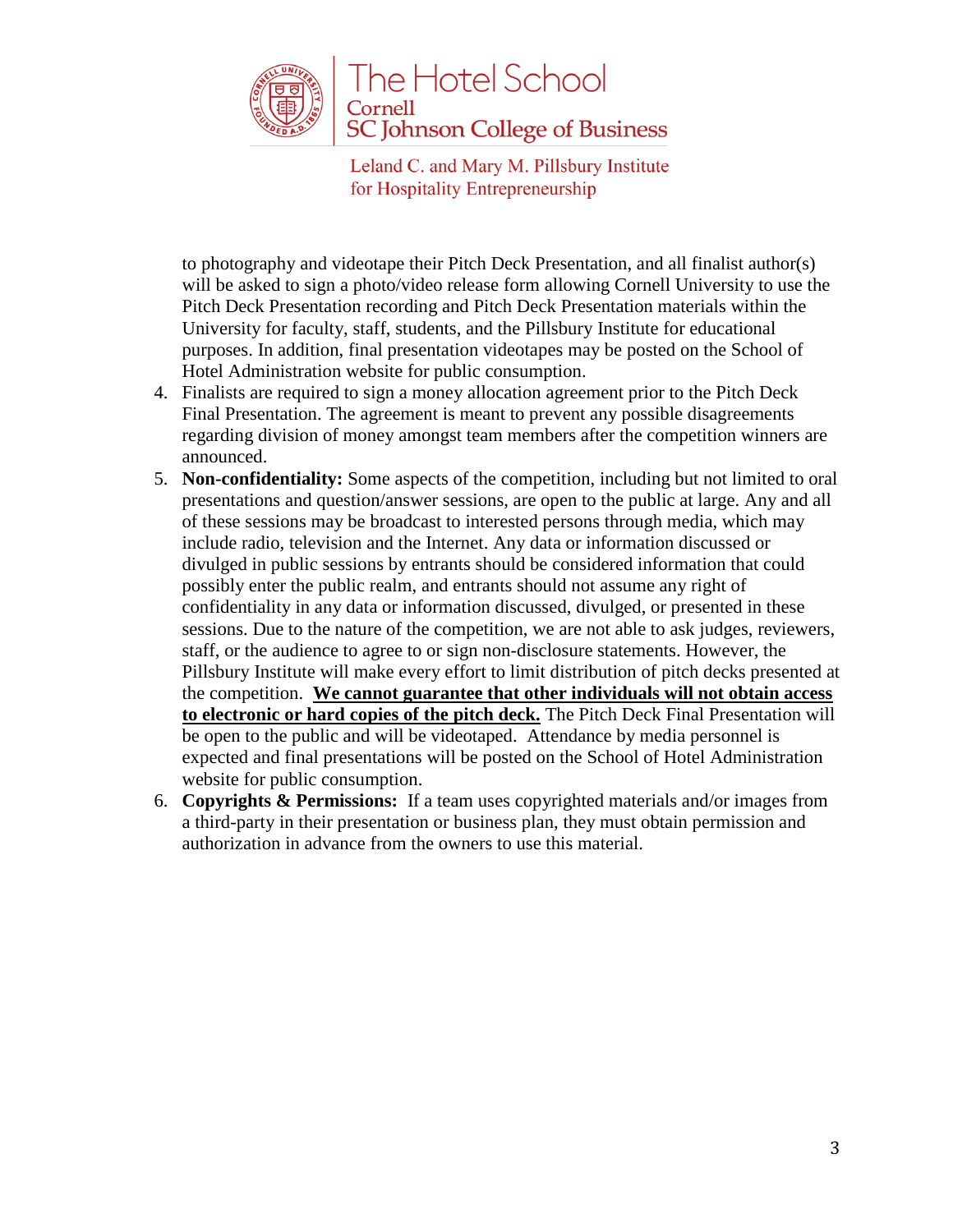

#### **Pitch Deck Competition Guidelines**

Building a pitch deck is one of the best ways to grab your audience's attention and answer key questions about your business idea. Pitch decks help people to understand, care about, and take action. Two of the most common types of pitch decks are reading decks and presentation decks. Reading decks are documents that can be read and understood without the author present. Presentation decks serve as visual support for an entrepreneur's presentation. This competition provides students the opportunity to experience creating both types of pitch decks.

The first round of the competition requires students to prepare a Reading Pitch Deck. Submissions are due by **Noon EST** on **October 11, 2019**. Please submit via Reviewr and name your file using the following format: ReadingDeck\_TeamName.pdf

Four teams will be selected to compete as Finalists. Teams will be notified of whether they are invited to advance in the Competition by October 29, 2019.

Finalist will submit a Presentation Pitch Deck prior the Pitch Deck Competition Finals on Thursday, November 14, 2019 at Noon.

#### **Reading Pitch Deck Guidelines**

Decks must be limited to 11 slides. Participants should determine how best to communicate their business idea. Do not embed links, include text in the notes field, or include appendices. Teams that do not follow these rules will be disqualified.

#### **Presentation Pitch Deck Guidelines**

Four teams will be selected to compete the Pitch Deck Competition Finals. Teams will be notified of whether they are invited to advance to the Finals of the Competition by October 29, 2019.

Presentation Pitch Decks are limited to 11 slides and up to 5 Q&A slides. Each invited team is required to submit a Presentation Pitch Deck and may choose to submit an updated Reading Deck no later than **Thursday, November 14, 2019 at Noon EST**.

The Reading Pitch Deck can be in PDF from, but the Presentation Pitch Deck should be in PowerPoint. Electronic copies should be submitted via Reviewr and should be named according to the following format:

- FinalReadingDeck\_TeamName.pdf
- PresentationDeck\_TeamName.ppt

Any team that does not submit their materials by this date will be disqualified.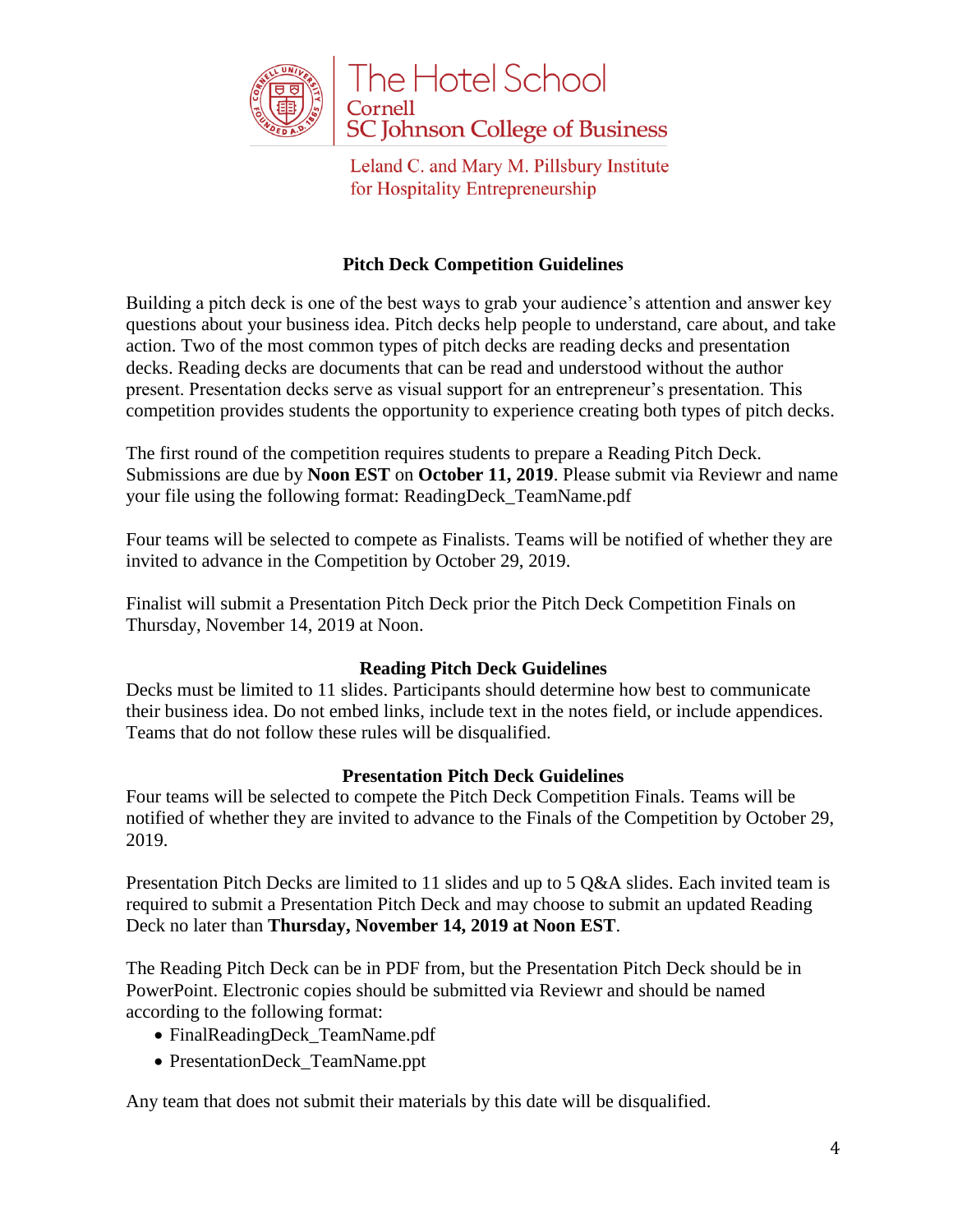

## **Oral Presentation Guidelines**

The Final Presentations will be delivered to a panel of judges in front of a live audience. The teams in the Final Presentations will have 10 minutes to present their hospitality business idea followed by a 5-minute question and answer session from the panel of judges. Teams can assume that the judges have read their Reading Pitch Decks. Once a team has finished its presentation, it may observe both the presentation and Q&A session of the teams that follow it. Teams may NOT observe other presentations until after they have made their own presentations. The order of presentation will be determined randomly.

Detailed scheduling for the Final Presentations will be provided to the teams later in the Competition. The Final Presentation Pitch Deck will be loaded onto a USB to be used during the Final Presentation. Teams may also demonstrate a prototype of their product during the Final Presentation (including a food sample if that is the product). They may NOT bring other materials for the judges such as handouts, etc. Teams are NOT REQUIRED to use materials in the Final Presentation.

The results of the competition will be announced during a reception immediately following the Pitch Deck Final Presentations.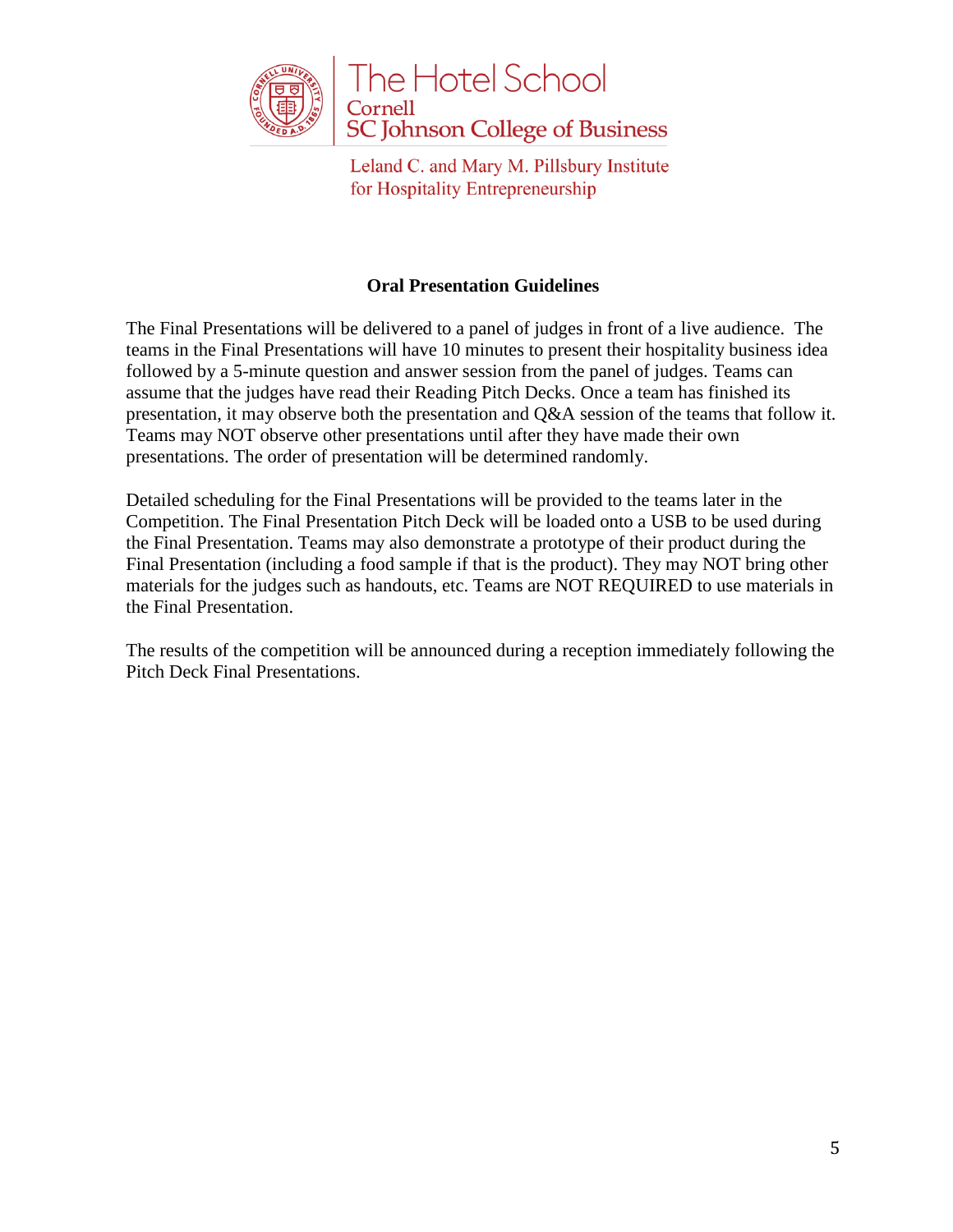

## **Judges and Judging Criteria**

Judges for the competition will be comprised of faculty, alumni, investment professionals, venture capital and private equity investors, and entrepreneurs.

Judges will score the teams' deliverables using their judgment with respect to specific competition criteria, as summarized below. The teams receiving the highest collective scores on the Reading Pitch Deck will advance to the Final Round. The winner of the Competition will be determined by the Final Presentation judges' ranking of the teams. These rankings will be based on the judges' assessment of both the Reading Pitch Deck and the Final Presentation (including Presentation Pitch Deck). The competition is intended to simulate the real-world process of entrepreneurs soliciting start-up funds from early-stage investors. Thus, the winning team will be the one whose deck clearly communicates an innovated hospitality business.

| <b>Reading Pitch Deck</b>                                     | <b>Presentation Pitch Deck</b>                               |
|---------------------------------------------------------------|--------------------------------------------------------------|
| <b>Hospitality Business Idea:</b> Identifies a significant    | <b>Hospitality Business Idea:</b> Identifies a significant   |
| problem/opportunity; presents novel solution within           | problem/opportunity; presents novel solution within          |
| the hospitality industry; likelihood the idea will make       | the hospitality industry; likelihood the idea will make      |
| an impact (i.e. financial and/or social value); each          | an impact (i.e. financial and/or social value); claims       |
| claim is supported; data is sufficiently interpreted;         | are supported.                                               |
| graphics well-incorporated into the argument.                 |                                                              |
| <b>Organization:</b> Clear structure of each page; a specific | <b>Organization:</b> Clear overview (idea presented at the   |
| point is developed on each page; argument is easy to          | start); organization is logical and easy to follow; clear    |
| $follow - good visual and logical direction on each$          | connection made between claims and evidence; strong          |
| page, and between pages.                                      | closing.                                                     |
| Pitch Deck Design: Good balance of verbal and                 | Pitch Deck Design: Slides appropriately support              |
| visual elements, good skim value; white background,           | message; slides are clear and attractive; slides include     |
| professional color scheme, high resolution images;            | limited text and meaningful graphics.                        |
| consistent fonts and font sizes (20 to 28 point for           |                                                              |
| headings, 11 to 14 point for text); visual elements and       |                                                              |
| graphics are professional and add to the logical              |                                                              |
| argument, no unnecessary illustrations.                       |                                                              |
| Writing Style and Mechanics: Clear, concise, and              | <b>Delivery:</b> Appropriate presentation style and tone for |
| professional language; argument is crafted with               | the message; credible, authentic, and transparent;           |
| credibility – strong evidence, varied and properly            | professional but natural, conversational style;              |
| documented sources; ethical data displays; no errors          | consistent in team delivery – similar volume, pace,          |
| in spelling, grammar, punctuation, usage, and                 | etc. for both members; good eye contact – no reading         |
| proofreading.                                                 | off slides; good use of pauses (no fillers); professional    |
|                                                               | handling of questions during Q&A.                            |

Competition criteria that the judges will consider in their assessments include but are not limited to:

The decisions of the judges in each round of the Competition are final. Judges may alter prize amounts. If no submissions are deemed worthy, no financial awards will be made.